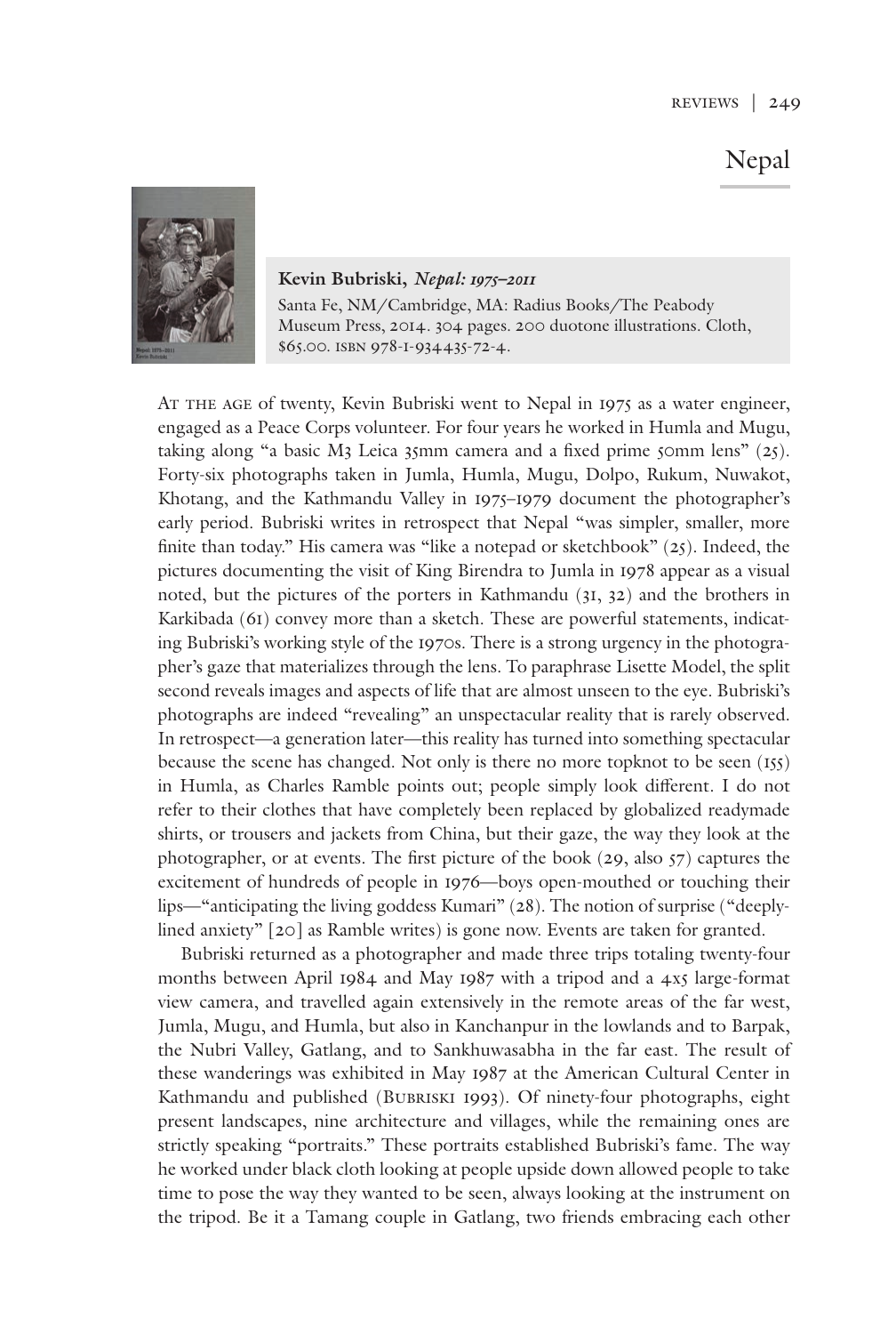at Yarsa, a shepherd carrying a sheep in Doglang, or two Gurung boys in Barpak, Bubriski unfolds what I dare to call biblical scenes. Bubriski's "others are us, and his photographs show us for who we are," as Robert Gardener writes in the preface to the present publication (7). As an anthropologist, Charles Ramble, who (like me) saw the photographs in 1987, "felt slightly guilty about liking them so much," as he writes in his "reflections on Nepal" (10). The clothing and equipment in them were "not faux-authentic, but authentic," and "the composing … was done by the subjects themselves," he writes in an attempt to justify his "liking." I do understand the fear of the anthropologist to like beauty within what one would deplore as utter poverty and a fight for survival. But I never felt guilty. My experience in 1986 in Jumla and Mugu allowed me to value Bubriski's work as a unique testimony that destroys any reproaches: Bubriski does not present clichés and he does not indulge the colonial gaze that tends to isolate the exotic. The present publication does not include any photographs published in 1993 but presents fifty-one photographs ("Through a Ground-Glass Darkly," 87–156) documenting the four years of productive work, including twenty-one photographs presenting scenes rather than portraits from the Kathmandu Valley. Bubriski writes of "careful visual exploration of what was contained within the frame" (87). His "visual exploration," since 1986 aided by a hand-held twin-lens reflex Rolleiflex, is mirrored by the gaze of those who explore his dealings under the black cloth. It is probably this facing each other that transcends the narrative and turns the photograph into a statement that owns the quality of testimony.

The third chapter ("Rituals on the Street," 159–212) presents thirty-seven photographs from the period 1986 to 1989, which by now had become more narrative and even accidental ("Jyapu farmer carrying radishes and scallions—seen from the back," 179). The inevitability of the earlier years' photography is replaced by the fast click which succeeds in perfect composition, demonstrated by the famous picture documenting farmers crossing the Vishnumati River (177), "famous" because it featured on the cover of the journal *Himal* in February 1992, titled "Limits of Growth: The Weakening Spirit of the Kathmandu Valley." Since the end of the 1980s the valley has changed rapidly in the wake of increasing urbanization, and the Himalaya changed at a similar pace by being made accessible through the building of roads.

The fourth chapter ("Emergency to Ceasefire," 215–33) presents eleven black and white and four color photographs taken in February and November 2005. Moving among military and razor-wire barricades one feels almost lonely, in search for the photographer's eyes that intensively turned to the lens in the 1980s. The change to color does not add any specific quality to the scenes at Lukla or Namche.

The fifth chapter ("Return," 235–65) presents twenty-five color photos taken in June 2010. Bubriski returned to places where he worked more than thirty years earlier. His remembered world seems to have passed away. Scenes from schools document rapid change, which the photographer meets with a certain insecurity. Clad in a polo shirt, the teacher (251) looks at him in anticipation of a future that will be totally based on imported ideas and goods, paid with money earned abroad. Humla has meanwhile arrived in a global economy to which Nepal contributes labor. In Bubriski's "return" the photographs breathe a notion of melancholy.